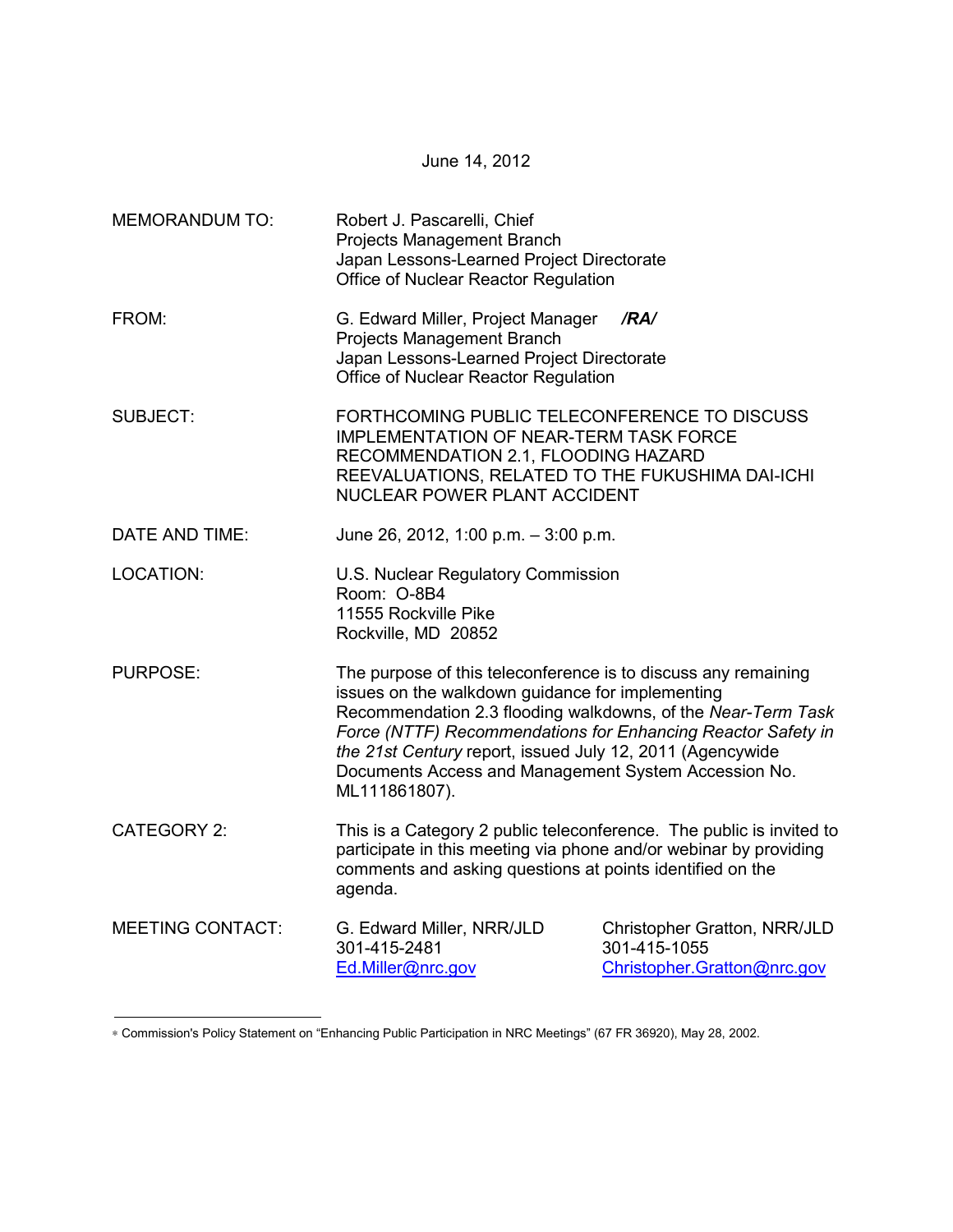R. Pascarelli - 2 -

PARTICIPANTS: NRC staff, interested stakeholders and members of the public. Participants from the NRC include members of the Office of Nuclear Reactor Regulation (NRR).

| <b>NRC</b><br>C. Gratton, NRR | Industry<br><b>NFI</b> |
|-------------------------------|------------------------|
| E. Miller, NRR                | et al.                 |
| et al.                        |                        |

Interested members of the public can participate in this meeting via a toll-free audio teleconference. Please dial in using toll free number (800) 857-5339 and pass code 41417. The webinar can be accessed via the following link:

https://www1.gotomeeting.com/register/306534000

Due to the high level of interest in this topic, people who are planning to call in are strongly encouraged to inform the meeting contacts ahead of time. This will allow any necessary adjustments to the webinar and/or teleconference arrangements to facilitate participation.

The NRC provides reasonable accommodation to individuals with disabilities where appropriate. If you need a reasonable accommodation to participate in a meeting, or need a meeting notice, a transcript, or other information from a meeting in another format (e.g., Braille, large print), please notify the NRC's meeting contact. Determinations on requests for reasonable accommodation will be made on a case-by-case basis.

Enclosure: Agenda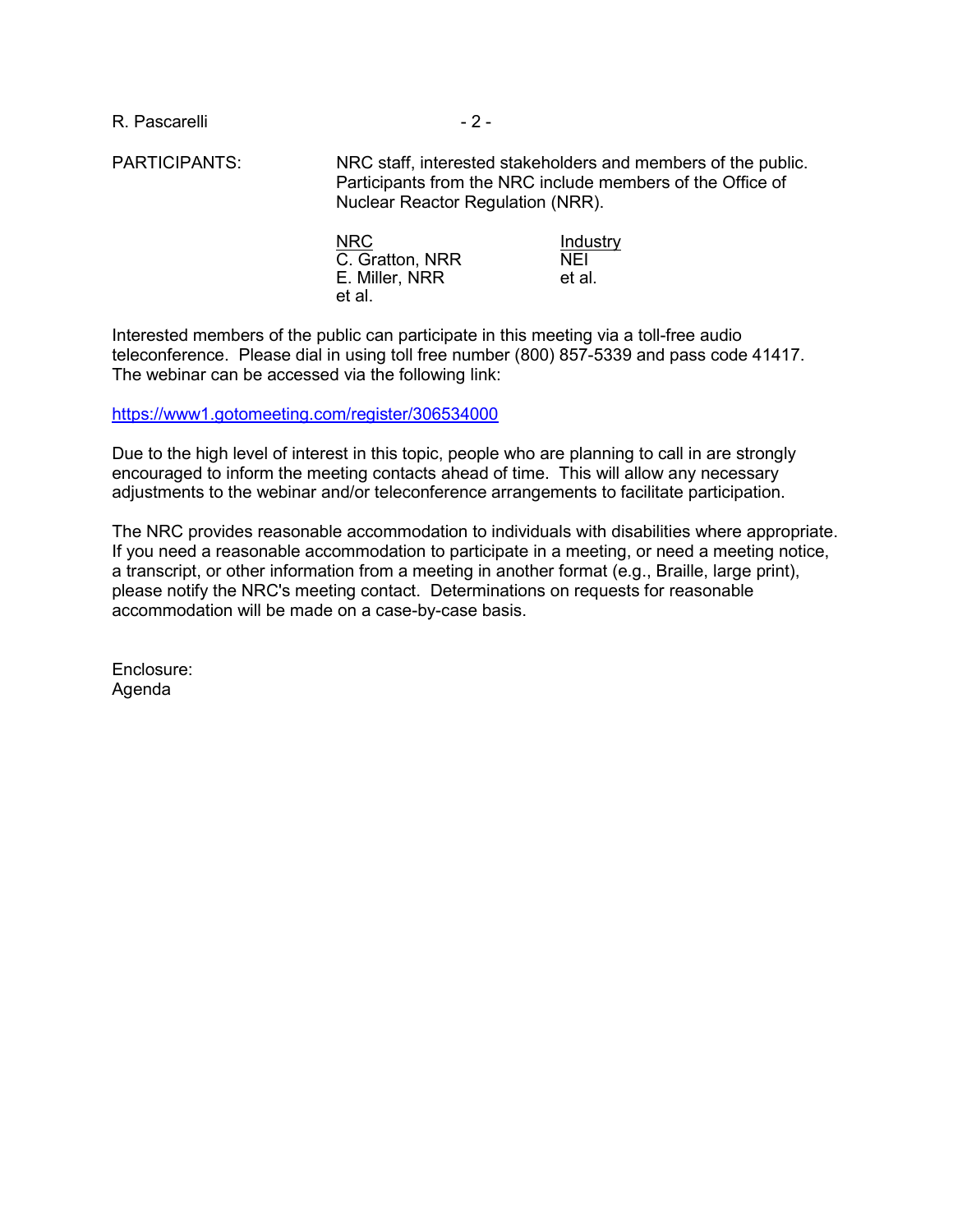PARTICIPANTS: NRC staff, interested stakeholders and members of the public. Participants from the NRC include members of the Office of Nuclear Reactor Regulation (NRR).

| NRC.            | Industry |
|-----------------|----------|
| C. Gratton, NRR | NFI      |
| E. Miller, NRR  | et al.   |
| et al.          |          |

Interested members of the public can participate in this meeting via a toll-free audio teleconference. Please dial in using toll free number (800) 857-5339 and pass code 41417. The webinar can be accessed via the following link:

#### https://www1.gotomeeting.com/register/306534000

Due to the high level of interest in this topic, people who are planning to call in are strongly encouraged to inform the meeting contacts ahead of time. This will allow any necessary adjustments to the webinar and/or teleconference arrangements to facilitate participation.

The NRC provides reasonable accommodation to individuals with disabilities where appropriate. If you need a reasonable accommodation to participate in a meeting, or need a meeting notice, a transcript, or other information from a meeting in another format (e.g., Braille, large print), please notify the NRC's meeting contact. Determinations on requests for reasonable accommodation will be made on a case-by-case basis.

Enclosure: Agenda

| RidsOgcMailCenter Re        |
|-----------------------------|
| RidsOpaMail Resource        |
| <b>RidsNrrDorl Resource</b> |
| <b>RidsNrrLABTully Reso</b> |
| <b>EMiller</b>              |
| LRegner                     |
| RidsRgn2MailCenter R        |
| RidsRgn4MailCenter R        |
| MFranke, EDO RI & RI        |
| MKotzalas, EDO RII          |
| ASnyder, EDO RIII           |
| CGratton                    |
|                             |

enter Resource Resource lly Resource Center Resource Center Resource RI & RIV

# **ADAMS Accession No.:** ML12166A030

| <b>OFFICE</b>        | PM:<br>NRR/JLD/PMB | NRR/DORL<br>_A: | NRR/JLD/PMB<br>BC: | PM:<br>NRR/JLD/PMB |  |
|----------------------|--------------------|-----------------|--------------------|--------------------|--|
| <b>NAME</b>          | <b>EMiller</b>     | <b>SRohrer</b>  | RPascarelli        | EMiller            |  |
| <b>DATE</b>          | 06/14/2012         | 06/14/2012      | 06/14/2012         | 06/14/2012         |  |
| AFFIAIAL BEAARD CABY |                    |                 |                    |                    |  |

 **OFFICIAL RECORD COPY**